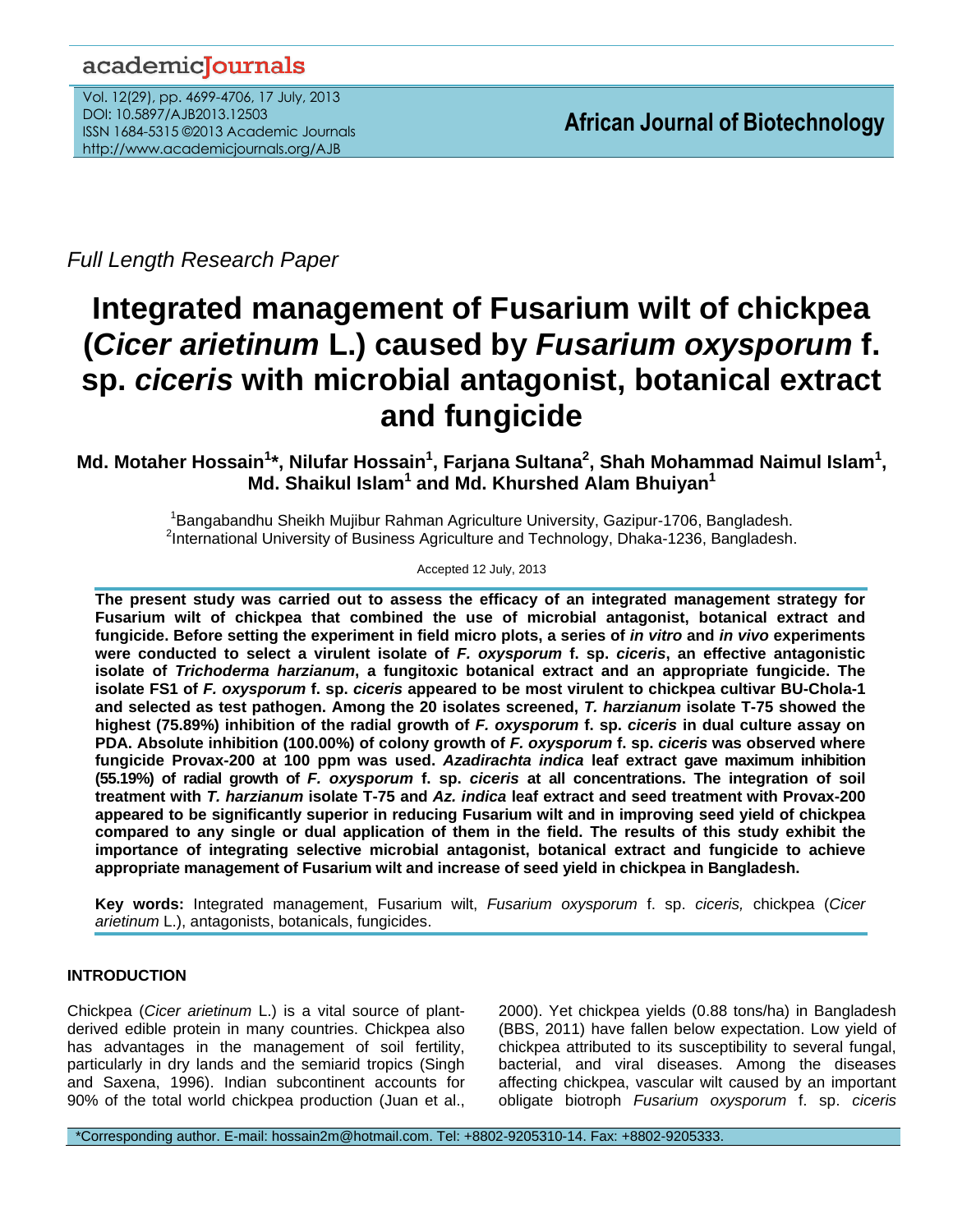(Padwick) Matuo and K. Sato is considered one of the limiting factors for its low productivity. Although the disease is wide spread in the chickpea growing areas of the world, it is most prevalent in the Mediterranean Basin and the Indian subcontinent (Jalali and Chand, 1992). Fusarium wilt epidemics cause significant annual losses of chickpea yields which, account for 10 to 15% of the total yield and sometimes escalate to 100% under conditions favorable for disease (Navas-Cortés et al., 2000). *F. oxysporum* f. sp*. ciceris* infects chickpea at seedling as well as at flowering and pod forming stage (Grewal, 1969), with more incidence at flowering and podding stage if the crop is subjected to sudden temperature rise and water stress (Chaudhry et al., 2007). Following infection of host roots, the fungus enters the xylem tissues and spreads rapidly up through the vascular system, becoming systemic in the host tissues, and may directly infect the seed. Translocation of water and nutrients is severely prevented by blockage of vessels, resulting in stomatal closure, wilting and death of leaves, often followed by death of the whole plant (Cho and Muehlbauer, 2004). Early wilting causes more loss than late wilting, but seeds from late-wilted plants are lighter, rough and dull than those from healthy plants (Haware and Nene, 1980). *F. oxysporum* f. sp. *ciceris* can survive as mycelium and chlamydospores in seed and soil, and also on infected crop residues, roots and stem tissue buried in the soil for up to 6 years (Singh et al., 2007).

The disease is primarily managed by resistance breeding programs. But high pathogenic variability and mutability limit the sustainability and effectiveness of any naturally selected resistance against the pathogen (Nimalkar et al., 2006). Management of Fusarium wilt with fungicides is uneconomical and difficult to achieve because of the soil and seed-borne nature of the pathogen (Ahmad et al., 2010). Moreover, the application of fungicides causes groundwater pollution, loss of nontarget beneficial flora and evolving fungicidal resistance variants of the pathogen. The recontamination of the pathogen in the fungicide-treated soil often flourishes faster due to the absence of competitive microflora leading to higher incidence of disease in susceptible host (Jamil et al., 2010). As such in the present context, biological management of wilt with bioagents offers a great promise. *Trichoderma harzianum* is one efficient biocontrol agent that is successfully used to suppress Fusarium wilt (Khan et al., 2004; Dubey et al., 2007). Similarly, amending soil with plant extracts significantly reduces Fusarium wilt in the field (Chand and Singh, 2005). However, biological suppression of plant disease is often subjected to ecological limitations and is not sufficient alone to escape the pathogen under field conditions. Instead, biological control when used in combina-tion with other management strategies offer potential for suppression of disease under field conditions. Therefore, management of Fusarium wilt of chickpea should be based on strategies that combine the use of additive or synergistic combinations of biotic, cultural, and chemical

control measures (Landa et al., 2004). The objective of the present research was to conduct a comprehensive study to find out the best individual treatment among various control measures for Fusarium wilt and identify the benefits of integrating the best one of them. In this study, we conducted a series of *in vitro* experiments comprising antagonists, organic amendments and fungicides to assess their efficacy in inhibition of *F. oxysporum* f. sp. *ciceris* and finally, a field experiment to develop integrated management strategy for Fusarium wilt of chickpea by combining best treatments in the field.

### **MATERIALS AND METHODS**

#### **Microorganisms and plant materials**

All the isolates (T -1, T -2, T -3, T -8, T -9, T -10, T -11, T -12, T -16, T -18, T -20, T -25, T -36, T -52, T -68, T -70, T -71, T -72, T -75, and T -77/2) of *T. harzianum* and *F. oxysporum* f. sp. *ciceris* (FS1, FS2, FS3 and FS5) were collected from the stock cultures of the Plant Pathology Laboratory of Banghabandhu Sheikh Mujibur Rahman Agricultural University (BSMRAU), Gazipur, Bangladesh. Isolate FS1, FS2, FS3 and FS5 of *F. oxysporum* f. sp. *ciceris* were originally isolated from infected plants of chickpea variety BARI-2, BARI-3, BARI-5 and BU Chola-1, respectively. Chickpea variety "BU Chola-1" was used as host plant throughout study.

#### **Preparation of inoculum of** *F. oxysporum* **f. sp.** *ciceris*

Wheat grains were soaked in water overnight and excess water was drained off. About 100 g water soaked grains were taken into 500 ml Erlenmeyer flask, sealed by cotton plug and were sterilized for 30 min at 121°C under 1.02 atm pressure in an autoclave. Sterilized wheat grains were inoculated with 10 mycelial discs (5 mm) obtained from the actively growing margin of 4-day-old PDA cultures of *F. oxysporum* f. sp. *ciceris*. Flasks were incubated at 25 ± 2°C for 10 to 12 days. They were shaken by hand after two to three days interval for even growth. Inocula of all isolates were prepared separately. The completely colonized wheat grain was air dried on brown paper for two days at laboratory (23 to 25°C) temperature and stored at 4°C until use.

#### **Pathogenicity test of** *F. oxysporum* **f. sp.** *ciceris* **isolates on BU Chola-1 plants**

All isolates were subjected to the preliminary pathogenicity test on chickpea cultivar BU Chola-1. Earthen pots (15 cm) were filled with sterilized soil at 1 kg/pot. Wheat grain inoculum of each isolate of *F. oxysporum* f. sp. *ciceris* was thoroughly mixed with the soil at the rate of 20 g/kg soil. Control pots were prepared using sterilized soil only. Fifteen (15) seeds of BU Chola-1 were sown in each pot and grown in the net house. The seed emergence was recorded 21 days after sowing. Observations on number of plants wilted in each pot were recorded at 30, 45 and 60 days after sowing. The plants that showed dropping petioles, rachis and leaflets without any external rotting in the roots, but dark brown discoloration of internal xylem was considered as wilted (Nene et al., 1991). The causal agent of wilt incidence was confirmed after re-isolation of the pathogen from the infected root and stems of chickpea plants. The percent wilt incidence was calculated on the basis of initial plant count and total number of wilted plants in each pot.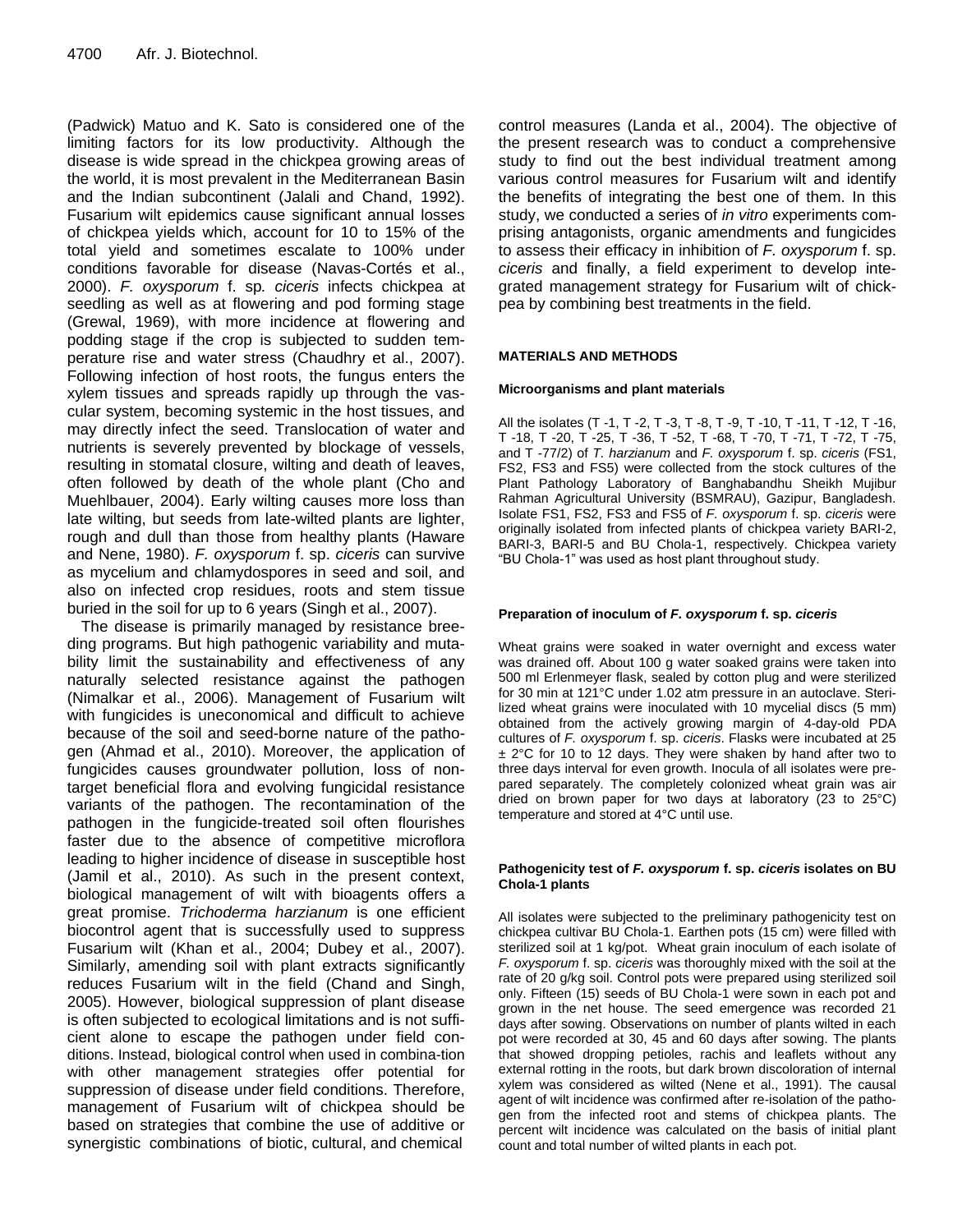#### *In vitro* **screening of** *T. harzianum* **isolates against** *F. oxysporum* **f. sp.** *ciceris*

A total of 20 isolates of *T. harzianum* were tested for antagonistic activity against *F. oxysporum* f. sp. *ciceris* to select the most effective antagonist as biocontrol agent of the disease. Mycelial discs (5 mm) were cut from the edge of a 4-day-old colony of *T. harzianum* and *F. oxysporum* f. sp. *ciceris* and were placed simultaneously on the edge of the each PDA plate at opposite direction. Four replicate plates were used for each isolate. The plates that received only discs of *F. oxysporum* f. sp. *ciceris* served as control. The plates were incubated in the laboratory at room temperature (25±2°C). Inhibition percentage of *F. oxysporum* f. sp. *ciceris* was calculated based on the growth of the pathogen on PDA plates after 5 to 7 days of incubation following the formula as suggested by Sundar et al. (1995):

% Inhibition = 
$$
\frac{X - Y}{X} \times 100
$$

Where, X is the mycelial growth of the pathogen (*F. oxysporum* f. sp. *ciceris*) in the absence of antagonist and Y is the mycelial growth of the pathogen (*F. oxysporum* f. sp. *ciceris*) in the presence of the antagonist.

#### *In vitro* **evaluation of selected plant extracts on the radial growth of** *F. oxysporum* **f. sp.** *ciceris*

An *in vitro* test was conducted to determine the effect of aqueous extract of three cost-effective and commonly available botanicals such as *Zingiber officinale* (Family-Zingiberaceae) rhizome, *Allium cepa* (Family-Amaryllidaceous) bulbs and freshly harvested *Azadirachta indica* (Family-Meliaceae) leaves on colony growth of *F. oxysporum* f. sp. *ciceris* isolate FS1. The *Z. officinale* rhizomes and *Al. cepa* bulbs were collected from local supplier and were commonly known as "Bangladeshi Ginger" and "Bangladeshi Onion", respectively. All the selected botanicals were cleaned with tap water to remove the dust particle and crushed in a blender with sterile distilled water (1:1, w/v). The macerated extract was filtered through three-folded cheese cloth to remove fibrous and suspended material; this extracts were used as crude aqueous extract for experimental works. Individual extract was added to the PDA medium during preparation at 10.0, 20.0 and 40% concentration. PDA was autoclaved and approximately 15 ml of medium was poured into each 9.0 cm Petri dish. After solidification, each plate was inoculated with a 5 mm mycelial disc of 4-day-old colony of *F. oxysporum* f. sp. *ciceris*. The plates without plant extract served as control. The inoculated plates were incubated at 25±2°C. The radial growth was recorded after 5 to 7 days of incubation when the fungus covered the plates completely in control. The percent inhibition (PI) of the fungus over control was calculated by using the formula of Sundar et al. (1995).

#### *In vitro* **evaluation of selected fungicides against** *F. oxysporum*  **f. sp.** *ciceris*

Three fungicides namely Bavistin 50% WP (Carbendazim, Methylbenzimidazol-2-yl carbamate) (BASF Bangladesh Limited, Dhaka, Bangladesh), Ridomil 250 EC (Metalaxyl, N-(2,6-Dimethylphenyl)-N- (Methoxyacetyl)-alanine methyl ester) (Syngenta Bangladesh Limited, Dhaka, Bangladesh), and Provax-200 (Carboxin, 5,6-dihydro-2-methyl-1,4-oxathin-3-carboxanilide) (Hossain Enterprise CC Limited, Dhaka, Bangladesh) were tested against colony growth of *F. oxyporum* f.sp. *ceceris* isolate FS1. Fungicides were used at 100, 250 and 500 ppm concentration in autoclaved PDA medium by poisoned food techniques (Dey et al., 1991). 5 mm diameter agar disc of test fungi was cut from 4-day old culture and placed in the center of Petri plates containing different concentration of fungicides. The plates without fungicides served as control. The inoculated plates were incubated at (25±2°C). The radial growth was recorded after 5 to 7 days of incubation when the fungus covered the plates completely in control. The percent inhibition of the fungus over control was calculated by using the formula of Sundar et al. (1995).

#### **Integration of** *T. harzianum* **T-75,** *Az. indica* **leaf extract and Provax-200 for management of Fusarium wilt disease and improvement of yield of chickpea in the field**

A field experiment under artificially inoculated condition was conducted to determine the integrated effect of *T. harzianum* isolate T-75, *Az. indica* leaf extract and Provax-200 on Fusarium wilt of chickpea during the November 2009 to March 2010 in research field of BSMRAU. This experiment included the following eight treatments: T1, Untreated seeds + inoculum of *F. oxysporum* f. sp. *ciceris* (control); T<sub>2</sub>, Untreated seeds + inoculum of *T. harzianum* T-75 + inoculum of *F. oxysporum* f. sp. *Ciceris*; T<sub>3</sub>, Untreated seeds + Az. *indica* leaf extract + inoculum of *F. oxysporum* f. sp. *Ciceris*; T<sub>4</sub>, Provax-200-treated seeds + inoculum of *F. oxysporum* f. sp. *Ciceris;* T<sub>5</sub>, Untreated seeds + inoculum of *T. harzianum* T-75 + *Az. indica* leaf extract + inoculum of *F. oxysporum* f. sp. *Ciceris;* T<sub>6</sub>, Provax-200-treated seeds + inoculum of *T. harzianum* T-75 + inoculum of *F. oxysporum* f. sp. *Ciceris*; T<sub>7</sub>, Provax-200-treated seeds + *Az. indica* leaf extract + inoculum of *F. oxysporum* f. sp. *Ciceris;* T<sub>8</sub>, Provax-200 treated-seeds + inoculum of *T. harzianum* T-75 + *Az. indica* leaf extract + inoculum of *F. oxysporum* f. sp. *Ciceris.*

Inocula of *T. harzianum* T-75 were prepared on sterilized wheat grain following the same procedure as described for *F. oxysporum* f. sp. *ciceris*. Seed treatment with Provax-200 was done by thoroughly mixing 100 g seed, 0.2 g fungicide and a small amount of distilled water in a conical flask. Individual plot size was  $1.5 \times 1$  m and plot to plot distance was 0.5 m. Each plot was prepared by a good tillage. Inoculum of *F. oxysporum* f. sp. *ciceris* isolate FS1 was mixed with soil of relevant plots at the rate of 90  $g/m^2$  soil and moistened to about 50% water holding capacity. Inoculum of *T.*  harzianum T-3 at 50 g/m<sup>2</sup> was mixed thoroughly in the soil of selected treatment plots. Freshly prepared *Az. indica* leaf extract (10%, w/v) was mixed in the soil of treatment plots at the rate of 2  $L/m<sup>2</sup>$ . All treatments to the soil were done seven days before seed sowing. Seeds of BU Chola-1 were sown at the seed rate of 7.5 g/microplot. The seed emergence was recorded 21 days after sowing. Observations on number of plants wilted in each microplot were recorded at 30, 45, and 60 days after sowing. The causal agent of wilt incidence was confirmed after re-isolation of the pathogen from the infected root and stems of chickpea plants. The percent wilt incidence was calculated on the basis of initial plant count and total number of wilted plants in each microplot. At maturity, seed weight and grain yield were recorded from each microplot.

#### **Experimental design and statistical analysis**

*In vitro* and pot culture studies were done using completely randomized design and each treatment had four replications. The field experiment was conducted in Randomized Complete Block Design with eight treatment combinations replicated four times. Data were analyzed statistically using the MSTAT-C computer program (Michigan State University, Michigan, USA). The mean values were compared by Fisher LSD  $(P = 0.05)$ .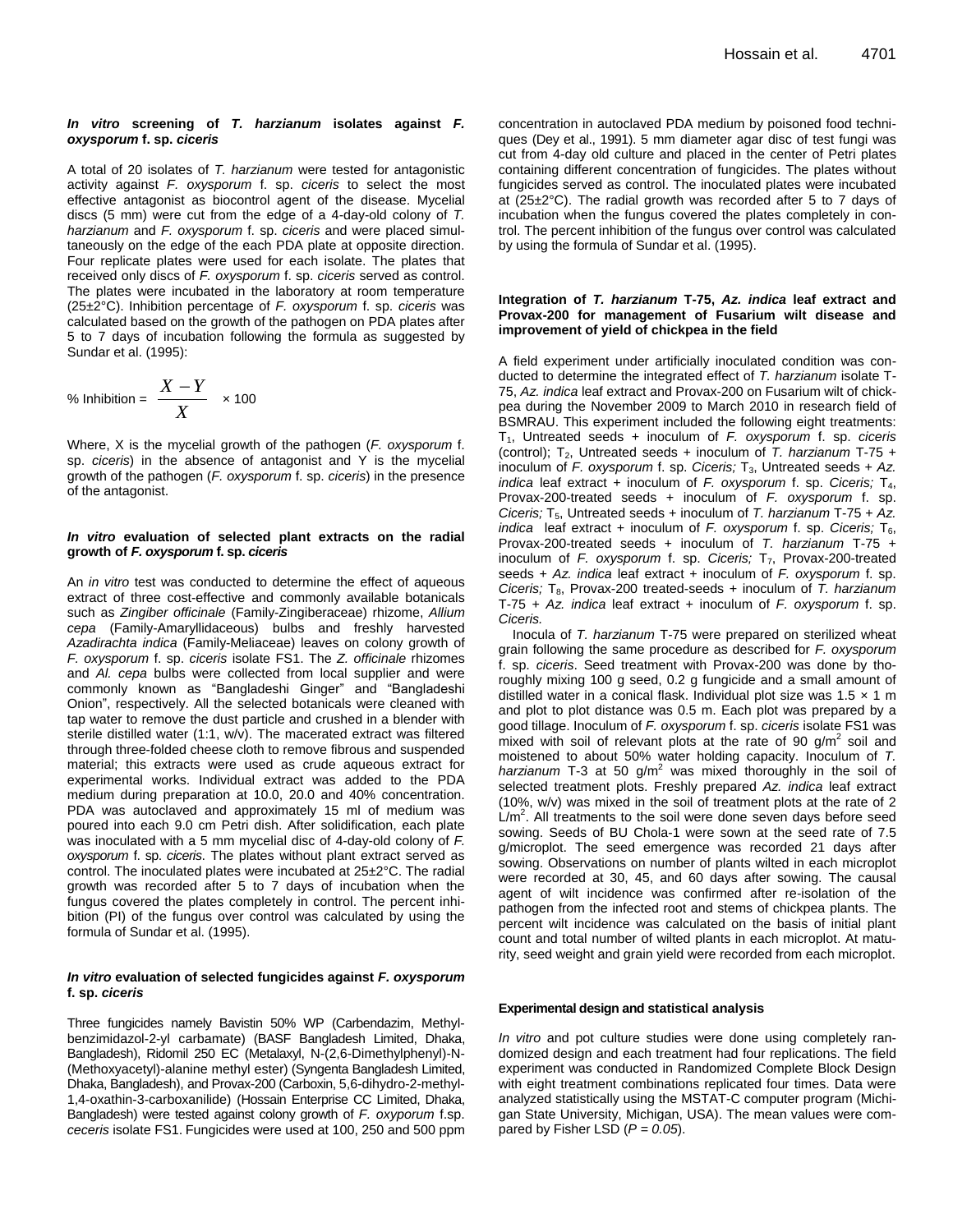| Isolate of F. oxysporum f. sp. ciceris % Wilted plant (mortality) |               |
|-------------------------------------------------------------------|---------------|
| FS <sub>1</sub>                                                   | $70.30^{a*}$  |
| FS <sub>2</sub>                                                   | $40.00^\circ$ |
| FS <sub>3</sub>                                                   | $60.00^{b}$   |
| FS <sub>5</sub>                                                   | $57.28^{b}$   |
| Control                                                           | 0.00          |

**Table 1.** Pathogenicity test of *F. oxysporum* f. sp. *ciceris* against BU Chola-1 variety of chickpea.

\*Mean values within a column having a common letter do not differ significantly (*P=0.05*).

# **RESULTS AND DISCUSSION**

# **Pathogenicity of** *F. oxysporum* **f. sp.** *ciceris* **isolates**

The pathogenicity test of the four selected isolates of *F. oxysporum* f. sp. *ciceris* namely FS1, FS2, FS3 and FS5 was done in chickpea plants in the pot culture experiment. All the isolates of *F. oxysporum* f. sp. *ciceris* were found pathogenic to chickpea and produced typical Fusarium wilt symptoms, while control pots without inoculum of *F. oxysporum* f. sp. *ciceris* did not show any wilt incidence. The wilt incidence caused by four isolates varied from 57.28 to 70.03% (Table 1). Isolate FS2 showed the least wilt incidence, while isolate FS1 showed the highest and was selected as a test pathogen for the rest of the experiment. The present study suggests a considerable variation in virulence among the tested isolates of *F. oxysporum* f. sp. *ciceris.* Fusaric acid is thought to be involved in wilt symptom development and a positive correlation exists between the production of the compound and the fungus virulence in the host (Türkkan and Dolar, 2010). Variation in the virulence within isolates of *F. oxysporum* f. sp. *ciceris* isolates has previously been demonstrated and led to the designation of pathogenic races (Bayraktar and Dolar, 2012). Until now, eight races of *F. oxysporum* f. sp. *ciceris* have been identified by their reactions with differential chickpea lines (Gurjar et al., 2009). This high pathogenic variability among different races complicates control measures to the pathogen and causes the heavy losses.

# *In vitro* **antagonism of** *T. harzianum* **isolates against**  *F. oxysporum* **f. sp.** *ciceris*

Twenty (20) isolates of *T. harzianum* were tested against *F. oxysporum* f. sp. *ciceris* isolate FS1 on PDA by dual culture technique. All the isolates of *T. harzianum* caused significant reduction in the mycelial growth of the pathogen *in vitro* compared to the control (Table 2). Isolate T-75 showed the highest (75.89%) reduction of the radial growth of *F. oxysporum* f. sp. *ciceris* followed by T-3 (70.33%), T-12 (70.33%), T-20 (69.22%) and T-25 (68.11%). The lowest radial growth inhibition of *F. oxysporum* f. sp. *ciceris* was observed by the isolate T-9 (55.56%). These results indicate that most of the *T.* 

*harzianum* isolates tested in the present study were potential antagonists against *F. oxysporum* f. sp. *ciceris*. The antagonistic effect of *T. harzianum* isolates against *F. oxysporum* f. sp. *ciceris* has already been reported by some investigators (Poddar et al., 2004; Dubey and Suresh, 2006). Mechanisms for inhibition of pathogenic fungi by *T. harzianum* include antibiosis, lysis, competition and mycoparasitism (Cook and Baker, 1983). The presence of inhibition zones in dual cultures between *F. oxysporum* f. sp. *ciceris* and *T. harzianum* suggested secretion of diffusible non-volatile antibiotic substances by the *T. harzianum* isolates (Dubey and Suresh, 2006). The most effective isolate (T-75) from this study was selected for being utilized in the field evaluation against Fusarium wilt disease.

# *In vitro* **evaluation of plant extracts on radial growth of** *F. oxysporum* **f. sp.** *ciceris*

*In vitro* evaluation of plant extract revealed that all the plant extracts tested had considerable inhibitory effect on the radial growth of *F. oxysporum* f. sp. *ciceris* isolate FS1 (Table 3). The results also indicated the relatively higher fungitoxicity of *Az. indica* extract to control mycelial growth of the *F. oxysporium* f. sp. *ciceris*, showing more than 50% inhibition at lowest concentrations (10%). Extracts of *Z. officinale* and *Az. cepa* had nearly equal effective behavior against the fungus, showing 45 to 48% inhibition of the radial growth at different concentrations. Aqueous extracts of *Az. indica*, *Az. cepa* and *Z. officinale* were previously found significantly pronounced in inhibiting the mycelial growth of different fungi (Benkeblia, 2004; Hassanein et al., 2008; Banso et al., 2009). Singh et al. (1980) reported that growth of four soil borne pathogens including *F. oxysporum* f. sp. *ciceris* was effectively inhibited by aqueous extracts of leaf, trunk bark, fruit pulp and oil of *Az. indica*. Mukhtar (2007) also reported that aqueous leaf extract of *Az. indica* is highly effective in reducing the mycelial growth of *F. oxysporum* f. sp. *ciceris*. The fungal growth inhibition by aqueous extract of *Az. indica* is associated with alteration or disruption of a variety of cellular components such as deformation of the mycelium, vacuolation of the mycelial cytoplasm and herniation of the cytoplasmic contents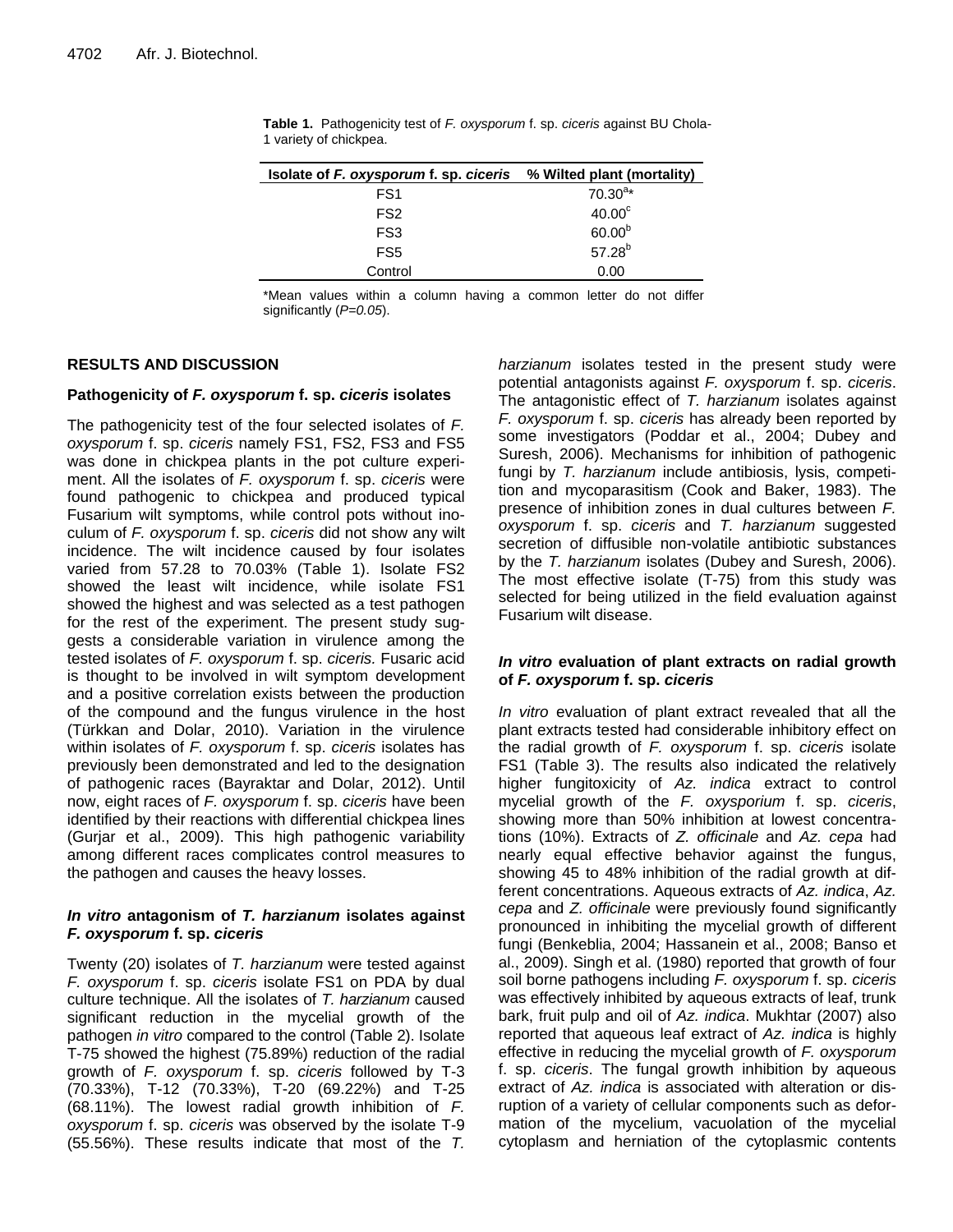|            | T. harzianum isolate % Inhibition of radial growth of F. oxysporum f. sp. ciceris |
|------------|-----------------------------------------------------------------------------------|
| $T-1$      | $64.78^{\text{de}}*$                                                              |
| $T-2$      | $61.44$ <sup>f</sup>                                                              |
| $T-3$      | 70.33 <sup>b</sup>                                                                |
| $T-8$      | 56.67 <sup>ghi</sup>                                                              |
| $T-9$      | 55.56                                                                             |
| $T-10$     | 64.11 <sup>de</sup>                                                               |
| $T-11$     | 64.11 <sup>de</sup>                                                               |
| $T-12$     | $70.33^{b}$                                                                       |
| $T-16$     | $58.56^{9}$                                                                       |
| $T-18$     | 65.89 <sup>cd</sup>                                                               |
| $T-20$     | $69.22^{b}$                                                                       |
| $T-25$     | 68.11bc                                                                           |
| $T-52$     | $58.56^{9}$                                                                       |
| $T-36$     | 63.33 <sup>ef</sup>                                                               |
| $T-68$     | 66.30 <sup>cd</sup>                                                               |
| $T-70$     | 55.89hi                                                                           |
| $T-71$     | 58.11 <sup>gh</sup>                                                               |
| $T-72$     | $65.22^{de}$                                                                      |
| $T-75$     | $75.89^{a}$                                                                       |
| $T - 77/2$ | $65.22^{de}$                                                                      |
| Control    | 0.00                                                                              |

**Table 2.** Screening of *T. harzianum* isolates against the radial growth of *F. oxysporum* f. sp. *ciceris* in dual culture technique.

\*Mean values within a column having a common letter do not differ significantly (*P=0.05*).

**Table 3.** Effect of different botanical extracts on suppression of the radial growth of *F. oxysporum* f. sp. *ciceris.*

| <b>Botanical extract</b> | Concentration (%, w/v) | % Inhibition of radial growth of F. oxysporum f. sp. ciceris |
|--------------------------|------------------------|--------------------------------------------------------------|
| Azadirachta indica       | 10                     | $51.48^{c*}$                                                 |
|                          | 20                     | $53.70^{b}$                                                  |
|                          | 40                     | $55.19^{a}$                                                  |
| Zingiber officinale      | 10                     | $45.18$ <sup>f</sup>                                         |
|                          | 20                     | 46.67d <sup>e</sup>                                          |
|                          | 40                     | $47.44^d$                                                    |
| Allium cepa              | 10                     | 45.93 <sup>ef</sup>                                          |
|                          | 20                     | 46.30d <sup>e</sup>                                          |
|                          | 40                     | 48.52 <sup>cd</sup>                                          |
| Control                  | 10                     | 0.00                                                         |
|                          | 20                     | 0.00                                                         |
|                          | 40                     | 0.00                                                         |

\*Mean values within a column having a common letter do not differ significantly (*P = 0.05*).

(Abyaneh et al., 2005). Hence, *Az. indica* leaf extract was selected as a key component in the integrated management study of Fusarium wilt of chickpea in the field.

# *In vitro* **evaluation of selected fungicides against** *F. oxysporum* **f. sp.** *ciceris*

Our results showed that Bavistin 50 WP, Provax-200 and

Ridomil 250 EC significantly inhibited the radial growth of the *F. oxysporum* f. sp. *ciceris* isolate FS1 at all selected concentrations compared to the control (Table 4).

However, Provax-200 was found as the most effective fungicides, completely (100%) inhibiting the radial growth of the fungus even at lowest concentration. Bavistin 50 WP showed a 72.93, 80.73 and 84.80% inhibition of radial growth of *F. oxysporum* f. sp. ciceris at 100, 250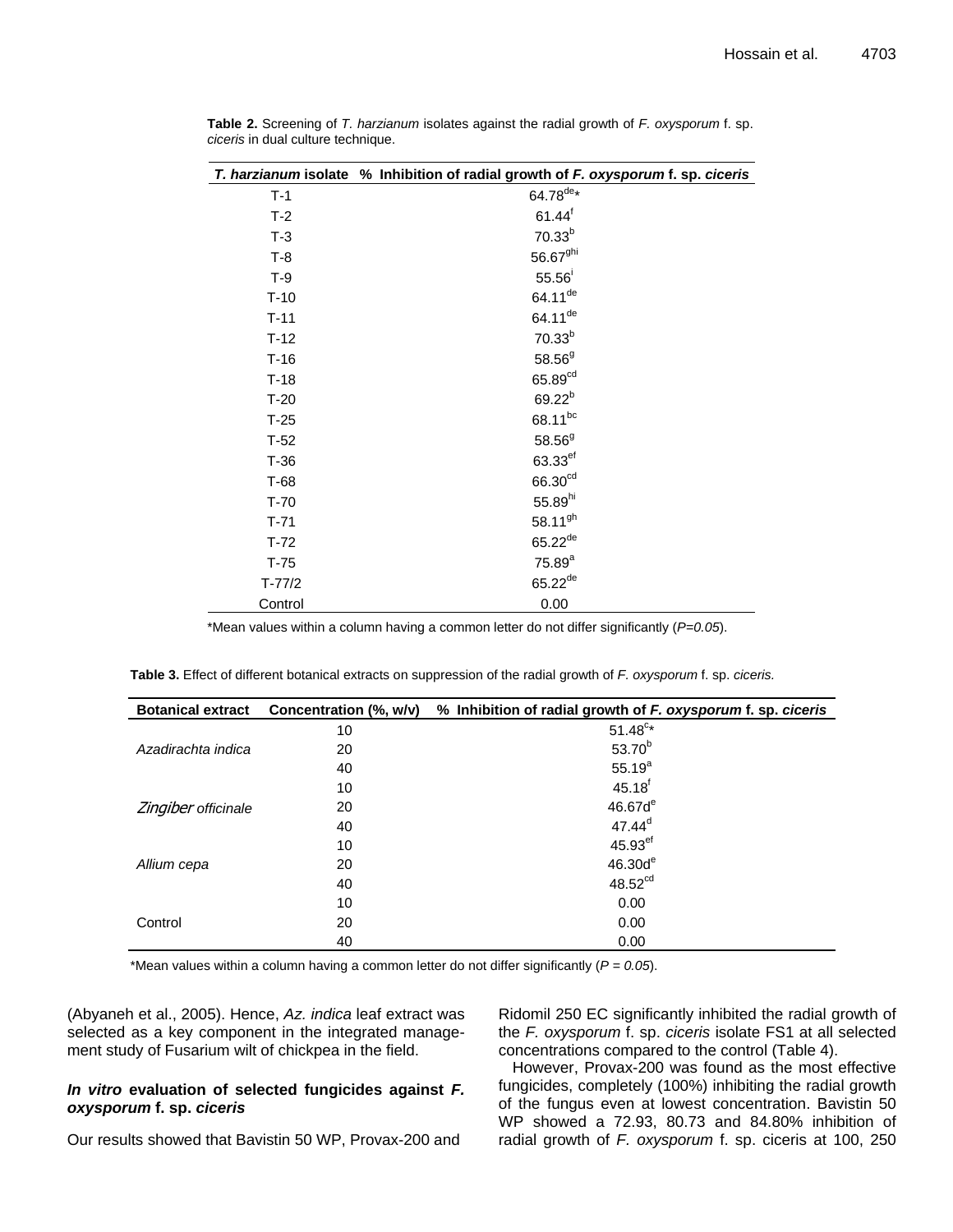| <b>Fungicide</b> | <b>Concentration (ppm)</b> | % Inhibition of radial growth of F. oxysporum f. sp. ciceris |
|------------------|----------------------------|--------------------------------------------------------------|
| Bavistin 50 WP   | 100                        | $72.93^{d*}$                                                 |
|                  | 250                        | 80.73°                                                       |
|                  | 500                        | 84.80 <sup>b</sup>                                           |
| Ridomil 250 EC   | 100                        | 68.90 <sup>e</sup>                                           |
|                  | 250                        | 70.00 <sup>e</sup>                                           |
|                  | 500                        | $72.57^d$                                                    |
| Provax-200       | 100                        | $100.00^a$                                                   |
|                  | 250                        | $100.00^a$                                                   |
|                  | 500                        | $100.00^a$                                                   |
| Control          | 100                        | 0.00                                                         |
|                  | 250                        | 0.00                                                         |
|                  | 500                        | 0.00                                                         |

**Table 4.** Effect of fungicidal treatments on the radial growth of *F. oxysporum* f. sp. *ciceris.*

\*Mean values within a column having a common letter do not differ significantly (*P=0.05*)

and 500 ppm, respectively. An inhibition of 68.90, 70.00 and 72.57%, radial colony growth of *F. oxysporum* f. sp. *ciceris* was observed with Ridomil 250 EC at 100, 250 and 500 ppm, respectively. Sugha et al. (1995) observed that carboxin fungicide (Thiram) alone and in combination was highly effective in inhibiting *in vitro* mycelial growth of *F. oxysporum* f. sp. *ciceris* and in reducing wilt incidence both under glass house and field conditions. Gupta et al. (1997) screened six fungicides against *F. oxysporium* f. sp. *ciceris* and reported carbendazim at 100 mg/ml as most effective in inhibiting the growth of fungus *in vitro*. However, carbendazim such as Bavistin 50 WP checked the growth of *T. harzianum* completely at all the concentrations, while Provax-200 allowed the normal growth of fungus even at 500 ppm (Akhter et al. 2013). Dubey et al. (2007) reported that the efficacy of *Trichoderma* species was enhanced in combination with carboxin.

This is because carboxin fungicides have high specificity to members of Basidiomycetes, a few Deuteromycetes and the Phycomycetes, but limited activity towards other fungi (Edgington and Barron, 1967). Consequently, inclusion of Provax-200 in the application schedule of integrated study with *T. harzianum* is more compatible than that of Bavistin 50 WP. The carboxin fungicide Provax-200 inhibits succinate dehydrogenase complex (syn. Complex) and interrupts electron transport in the mitochondrial respiratory chain of target fungi, so the fungi cannot produce vital energy to form ATP (Mathre, 1971).

# **Integrated management of Fusarium wilt and seed yield improvement of chickpea in the field**

Integration of *T. harzianum* T-75, *Az. indica* leaf extract and Provax-200 was evaluated in the field in controlling Fusarium wilt and in increasing seed yield of chickpea. Our results show that all the treatments with *T. harzianum* T-75, *Az. indica* leaf extract and Provax-200 were significantly superior to the control and varied from each other (Table 5). The highest percentage (22.61%) of wilted plants was observed in control plots  $(T_1, \text{ control})$ , where untreated chickpea seeds were sown in field soil inoculated with *F. oxysporum* f. sp. *ciceris* isolate FS1. The lowest percentage of wilted plant (10.11%) was observed in the treatment  $T_{8}$ , where integrated control measures with *T. harzianum* T-75*, Az. indica* extract and Provax-200 were incorporated. The next lowest percent wilt incidence (13%) was observed in  $T_5$  and  $T_7$  treatment, where *Az. indica* extract was combined with *T. harzianum* T-75 and Provax-200, respectively. Similarly, significant variation among the treatments was observed for 100 seed weight and seed yield. The lowest 100 seed weight (14.00 g) and seed yield (1.05 t/ha) was observed in T<sub>1</sub>, which was followed by T<sub>4</sub>. Treatment T<sub>2</sub>, T<sub>3</sub>, T<sub>5</sub>, T<sub>6</sub> and  $T_7$  showed statistically similar effect on 100 seed weight and seed yield, while the highest 100 seed weight (20.20 g) and seed yield (2.25 t/ha) was observed in T8. These results indicate that the integrated effect Provax-200, *T. harzianum* T-75 and *Az. indica* extract is significantly superior over any single or combined effect of them in reducing Fusarium wilt and improving yield of chickpea. Our results obtained on the integrated management of chickpea wilt are in conformity with the findings of Sultana and Gaffar, (2010) and Nikam et al. (2007) who reported that the soil borne diseases of crops incited by species of *Fusarium* are cost-effective to be managed through integration of microbial antagonist, fungi toxicants or organic amendment.

Different mechanisms have been suggested as being responsible for their combined or single effect on yield improvementandfungalinhibition.Treatmentof*T.harzianum* resulted in greater growth, increased transpiration and reduced wilting index of *F. oxysporum* f. sp. *ciceris*infected plants (Siddiqui and Singh, 2004). *T. harzianum* caused a drastic decrease in the rhizosphere population of *F. oxysporum* f. sp. *ciceris* and increased the number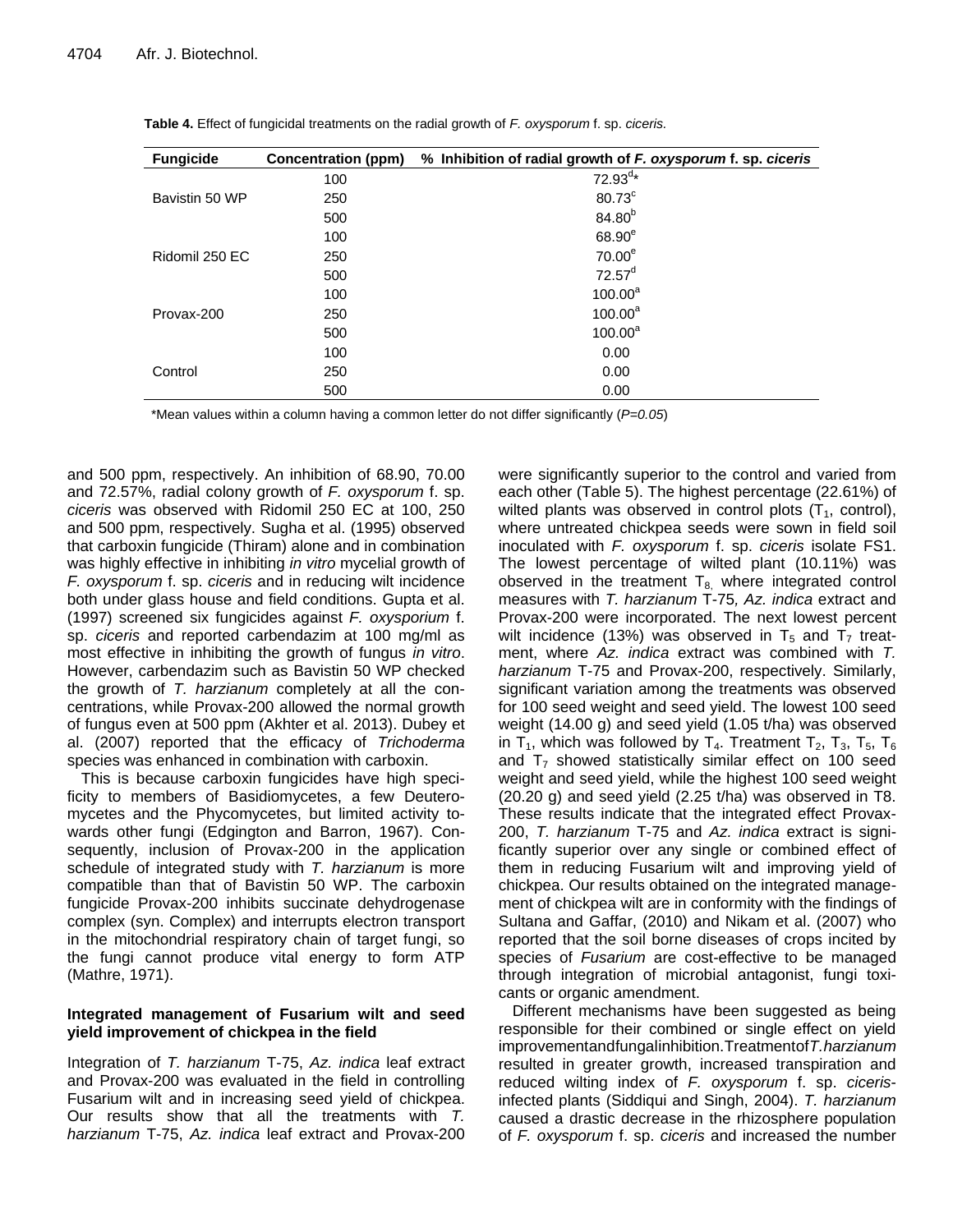| Treatment      | Wilted plants (%)     | 100 seed weight (g) | Yield/Plot (g)       | Yield (t/ha)         |
|----------------|-----------------------|---------------------|----------------------|----------------------|
| Τ,             | $22.61^{a*}$          | 14.00 <sup>c</sup>  | $156.0^\circ$        | 1.05 <sup>e</sup>    |
| $\mathsf{T}_2$ | $16.67$ <sup>bc</sup> | $16.50^{b}$         | 212.3 <sup>bcd</sup> | 1.45 <sup>bcd</sup>  |
| $\mathsf{T}_3$ | 15.47 <sup>cd</sup>   | $16.50^{b}$         | $243.0^{bc}$         | $1.62^{bc}$          |
| $\mathsf{T}_4$ | $18.45^{b}$           | 14.27 <sup>c</sup>  | 180.0 <sup>de</sup>  | $1.20$ <sup>de</sup> |
| $\mathsf{T}_5$ | 13.09 <sup>d</sup>    | $17.83^{b}$         | $281.8^{b}$          | $1.88^{b}$           |
| Т <sub>6</sub> | 15.48 <sup>cd</sup>   | $17.50^{b}$         | $253.8^{bc}$         | $1.69^{b}$           |
| $\mathsf{T}_7$ | $13.54^d$             | $16.48^{b}$         | $250.0^{bc}$         | $1.67^{b}$           |
| Тg             | $10.11^e$             | 20.20 <sup>a</sup>  | $337.3^{a}$          | 2.25 <sup>a</sup>    |

**Table 5.** Effect of integrated use of *T. harzianum, Az. indica* extract and Provax-200 on Fusarium wilt and seed yield of chickpea.

\*Mean values within a column having a common letter do not differ significantly  $(P=0.05)$ . T<sub>1</sub>, Untreated seeds + inoculum of *F. oxysporum* f. sp. *ciceris* (control); T<sub>2</sub>, untreated seeds + inoculum of *T. harzianum* T-75 + inoculum of *F. oxysporum* f. sp. *ciceris;* T3, untreated seeds + *Az. indica* leaf extract + inoculum of *F. oxysporum* f. sp. *ciceris;* T4, Provax-200-treated seeds + inoculum of *F. oxysporum* f. sp. *ciceris;* T5, untreated seeds + inoculum of *T. harzianum* T-75 + Az. indica leaf extract + inoculum of *F. oxysporum* f. sp. *ciceris*; T<sub>6</sub>, Provax-200-treated seeds + inoculum of T. *harzianum* T-75 + inoculum of *F. oxysporum* f. sp. *ciceris;* T7, Provax-200-treated seeds + *Az. indica* leaf extract + inoculum of *F. oxysporum* f. sp. *ciceris;* T8, Provax-200 treated-seeds + inoculum of *T. harzianum* T-75 + *Az. indica* leaf extract + inoculum of *F. oxysporum* f. sp. *ciceris.*

of functional nodules in the chickpea roots (Khan et al., 2004). Moreover, the induction of plant basal resistance and the attenuation of the hormonal disruption caused by the pathogen are both mechanisms by which *T. harzianum* can control Fusarium wilt (Martínez-Medina et al., 2010). Fresh *Az. indica* leaves and their aqueous extracts were assayed as significantly distinctive in reducing Fusarium wilt incidence in *Cicer arietinum* (Chand and Singh, 2005; Mukhtar, 2007). The bioactivity of *Az. indica* extracts was attributed by various compounds such as nimbin, nimbidin and salannin and the most important antifungal compound was azadirachtin (Lale and Abdulrahman, 1999). The *Az. indica* leaf extract may also produce volatile and nonvolatile substances during their decomposition in the soil and cause both volatile and nonvolatile fungistatic effect against soilborne pathogenic fungi (Dubey et al., 2009). The seed-treated fungicide Provax-200 WP is a perfect match for controlling fungi in Bangladesh soil, for achieving excellent seed germination and for protecting plants from fungal attacks during the seedling stage (Hossain and Teixeira Da Silva, 2012).

Fusarium wilt caused by *Fusarium oxysporum* f. sp. *ciceris* is a major constraint to chickpea production in Bangladesh. There was no substantial host plant resistance to Fusarium wilt in the current chickpea cultivars. The present study concluded that the use of fungicide, microbial antagonist and plant extract could be three key measures forarational integratedmanagementofFusarium wilt of chickpea in sustainable cropping systems in Bangladesh. In that approach, a fungicide possibly eliminates the seed and soil borne inoculum and a biocontrol agent with soil amendment (plant extract) takes care of the soil borne inoculum and increases crop productivity by improving nutrients status and soil tilth (Chattopadhyay and Sen, 1996, Basue and Das, 2003). By utilizing this strategy, chickpea would maintain their critical role in Bangladesh as a major source of protein and as a contributing factor in agriculture sustainability through improvement of soil fertility.

#### **REFERENCES**

- Abyaneh M, Allameh A, Al-Tiraihi T, Shams M (2005). Studies on the Mode of Action of Neem (Azadirachta indica) Leaf and Seed Extracts on Morphology and Aflatoxin Production Ability of Aspergillus parasiticus. Acta Hortic. 1:123-127.
- Ahmad MA, Iqbal SM, Ayub N, Ahmad Y, Akram A (2010). Identification of resistant sources in chickpea against Fusarium wilt. Pak. J. Bot. 42: 417-426.
- Akhter W, Hossain MM, Sultana F, Bhuiyan MKA (2013). Integrated management of seedling mortality (*Rhizoctonia solani*) of pea. Pak. J. Bot. (in press).
- Banso A (2009). Effect of extract of *Monodora myristica* and *Zingiber officinale* on the growth of fungi in sweet potato juice. Afr. J. Microbiol. Res. 3: 487‐490.
- Basue A, Das S (2003). Integrated management of potato (*Solanum tuberosum*) diseases in Hooghly area of West Bengal. Indian J. Agric. Sci. 73: 649-651.
- Bayraktar H, Dolar FS (2012). Pathogenic variability of *Fusarium oxysporum* f. sp. *ciceris* isolates from chickpea in Turkey. Pak. J. Bot. 44: 821-823.
- BBS (2011). 2011 Yearbook of Agricultural Statistics of Bangladesh. Bangladesh Bureau of Statistics, Ministry of Planning, Government of the People's Republic of Bangladesh, Dhaka. Chapter 03, pp. 96.
- Benkeblia N (2004). Antimicrobial activity of essential oil extracts of various onions (*Allium cepa*) and garlic (*Allium sativum*). Lebensm.- Wiss.u-Technol. 37: 263-268.
- Chand H, Singh S (2005). Control of chickpea wilt (*Fusarium oxysporum* f sp *ciceri*) using bioagents and plant extracts. Indian J. Agric. Sci. 75: 115-116.
- Chattopadhyay C, Sen B (1996). Integrated management of Fusarium wilt of muskmelon caused by *Fusarium oxyporum.* Indian J. Mycol. Plant Pathol*.* 26: 162-170.
- Chaudhry MA, Ilyas MB, Muhammad F, Ghazanfar MU (2007). Sources of resistance in chickpea germplasm against Fusarium wilt. Mycopath 5: 17-21.
- Cho S, Muehlbauer FJ (2004) Genetic effect of differentially regulated fungal response genes on resistance to necrotrophic fungal pathogens in chickpea (*Cicer arietinum* L.). Physiol. Mol. Plant Pathol. 64: 57–66.